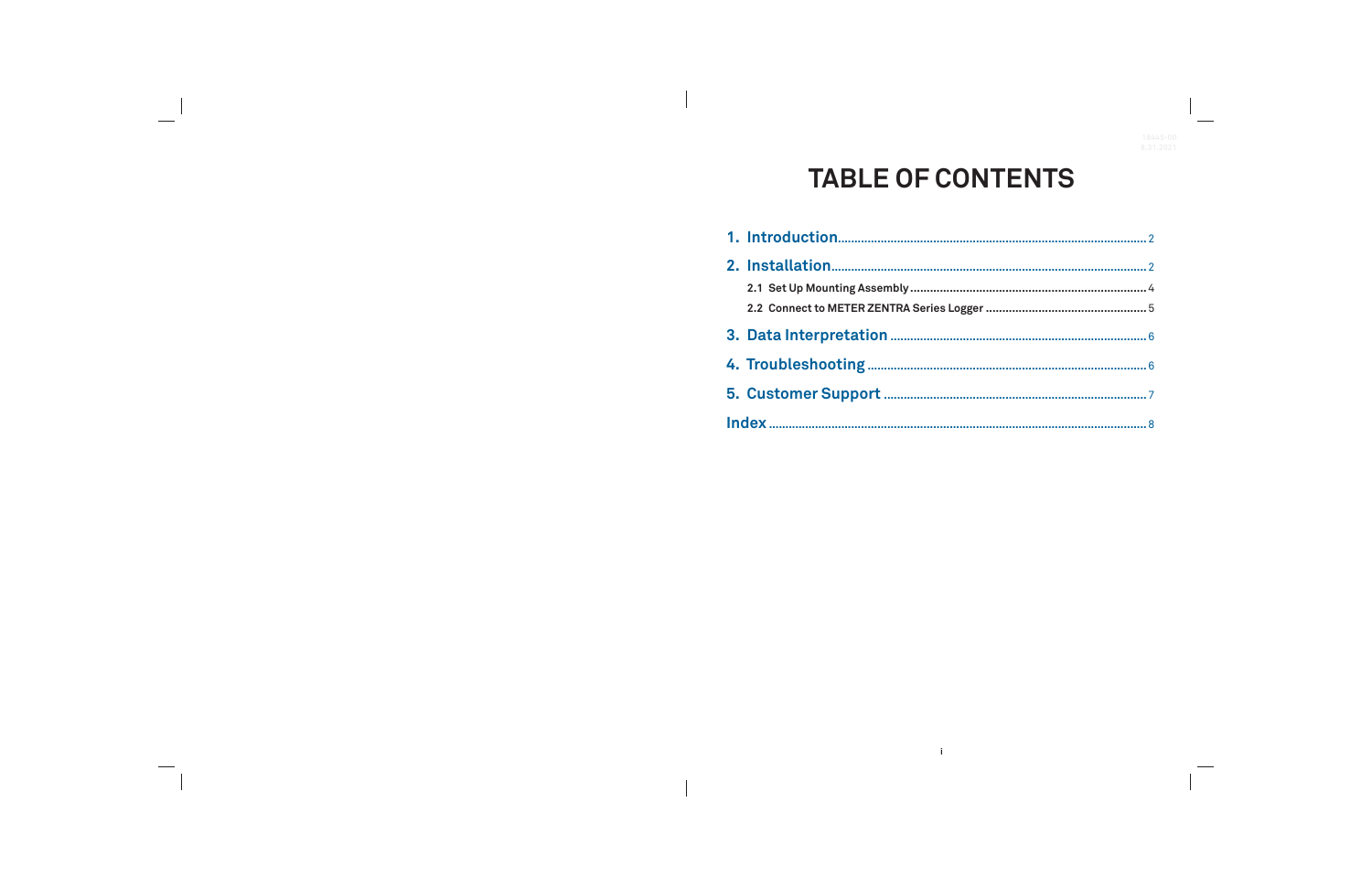

 $\overline{1}$ 

 $\overline{\phantom{a}}$ 

 $\overline{\phantom{a}}$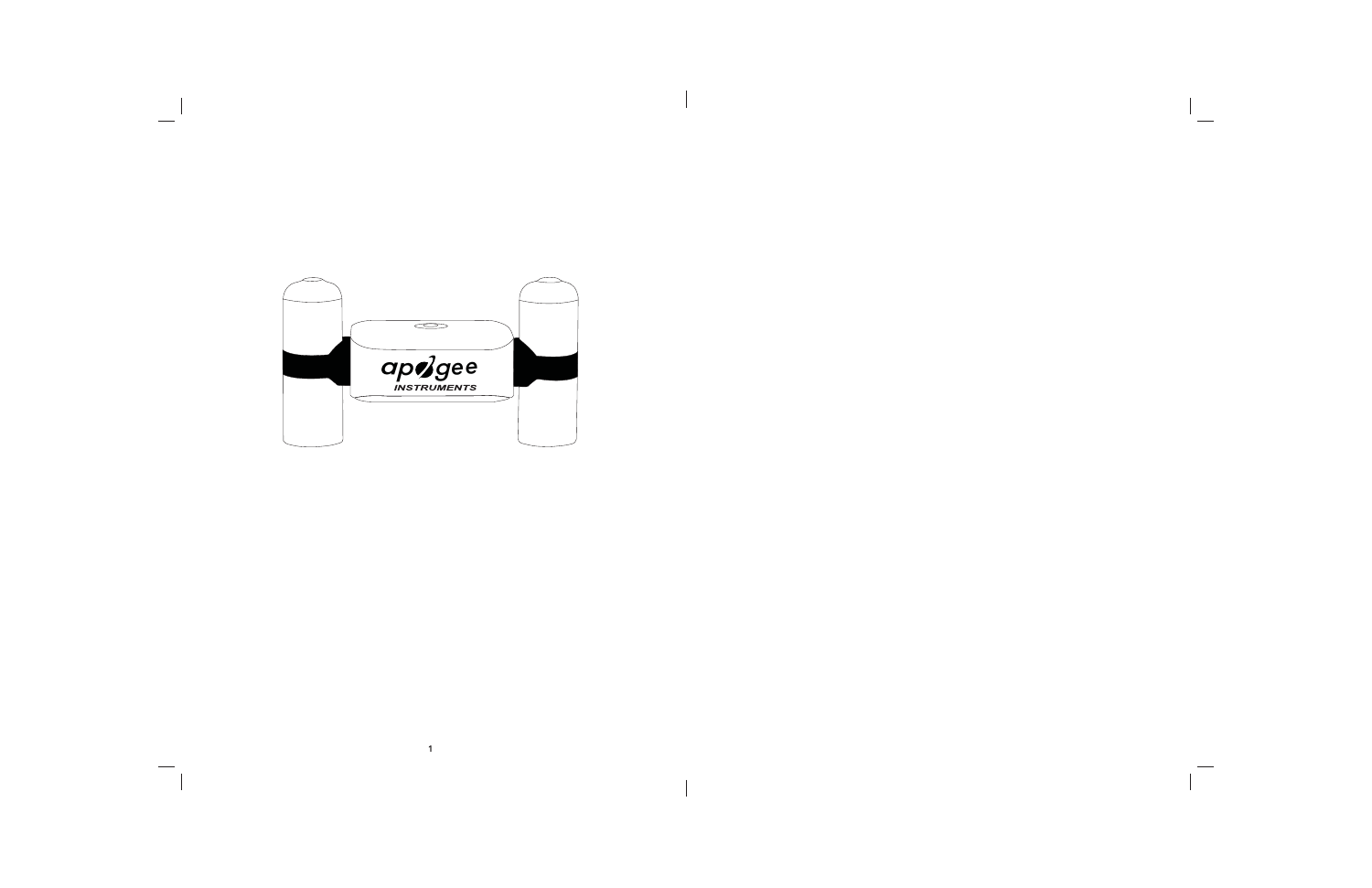### **USING APOGEE NET RADIOMETERS WITH ZENTRA SYSTEM**

## **1. INTRODUCTION**

The Apogee Instruments SN-500 Net Radiometer is a four-component net radiometer designed for continuous measurement of net radiation in outdoor environments. The net radiometer uses four filtered blackbody thermopile sensors to measure the four components of net radiation independently. An upward-facing pyranometer and pyrgeometer pair measures the downwelling shortwave and longwave radiation, respectively, while a downward-facing pyranometer and pyrgeometer pair measures upwelling shortwave and longwave radiation. The four radiation components can be used individually or combined to yield several important parameters including net radiation, which is a key variable in the surface energy balance, shortwave irradiance, net short- and longwave radiation, albedo, and many others.

The information in this document explains how to install the required hardware to mount the Apogee Net Radiometer that has been preconfigured by METER Group to work seamlessly with METER ZENTRA series data loggers. Details of how the ZENTRA system handles the data are also included. Please read this document carefully in its entirety before going out to the field.

For more information on the Apogee net radiometers, please review the Net Radiometer User Manual or visit the Apogee Net Radiometer product page (apogeeinstruments.com/ net-radiometer).

## **2. INSTALLATION**

**Tools N** 

Follow the steps listed in Table 1 to install the Apogee Net Radiometer in the field. The mounting rod as well as mounting brackets and fastening hardware are included with the sensor. Other tools will need to be provided.

|        | Table 1 Installation                                                                                    |
|--------|---------------------------------------------------------------------------------------------------------|
|        | Wrench $13 \text{ mm} (0.5 \text{ in})$                                                                 |
|        | <b>Philips screwdriver</b>                                                                              |
|        | Mounting post 33.0 to 53.3 mm (1.3 to 2.1 in) dia<br>tower, or other similar infrastructure that extend |
|        | Mounting rod (included)                                                                                 |
| leeded | Mounting bracket Model AM-500 (included)                                                                |
|        | METER ZENTRA series data logger ZL6 or EM60                                                             |
|        | METER ZSC Bluetooth <sup>®</sup> Sensor Interface (option                                               |
|        | <b>METER ZENTRA software ZENTRA Utility, ZENTI</b><br><b>ZENTRA Cloud</b>                               |
|        |                                                                                                         |

n) diameter post, pole, tripod, tends above the canopy

btional) **ENTRA Utility Mobile, or**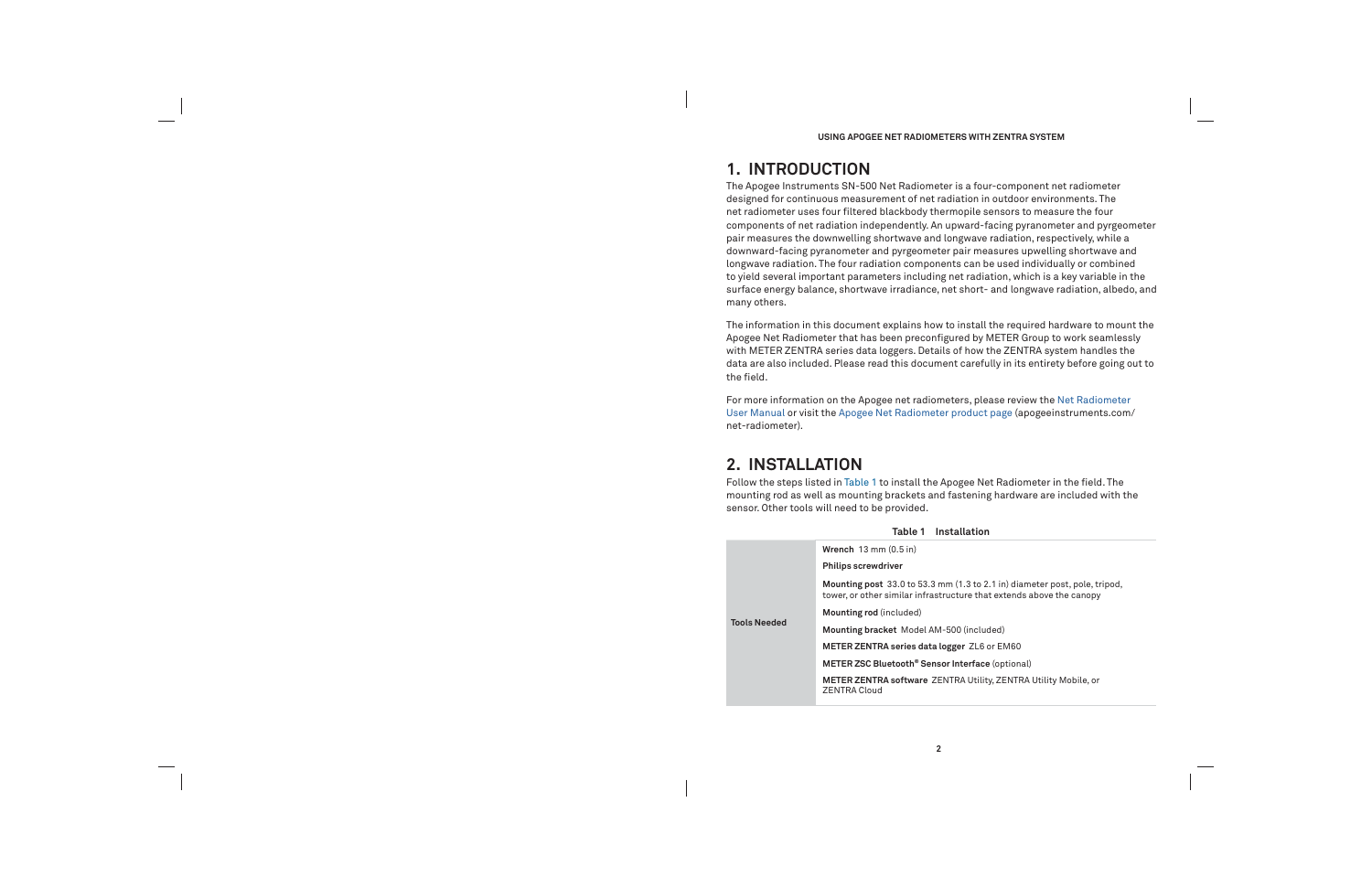**M** 

 $\overline{\phantom{a}}$ 

 $\overline{\phantom{a}}$ 

### **INSTALLATION**

|             | Table 1 Installation (continued)                                                                                                                                                                                                                                              | C                         |
|-------------|-------------------------------------------------------------------------------------------------------------------------------------------------------------------------------------------------------------------------------------------------------------------------------|---------------------------|
|             | <b>Conduct System Check</b><br>METER strongly recommends setting up and testing the system (sensors and<br>data loggers) in the lab or office.                                                                                                                                | cables $3,$<br>connectin  |
|             | Inspect and verify all components are intact.                                                                                                                                                                                                                                 | customer                  |
|             | Visit the data logger product page for the most up-to-date software and<br>firmware.                                                                                                                                                                                          | D                         |
| Preparation | Verify all sensors are functional and read within expected ranges.                                                                                                                                                                                                            | data 6<br>data logge      |
|             | <b>Consider the Surroundings</b><br>Choose a location that allows the up-facing sensors to be above the plant<br>canopy or in a position where the view of the sky is unobstructed (such as a<br>large canopy gap or forest clearing).                                        | ı<br>installatio          |
|             | Ensure the sensor is not shaded from nearby objects (weather stations,<br>mounting posts, etc.).                                                                                                                                                                              | mounti<br>prepara         |
|             | Install on Mounting Post<br>Use the U-bolts to mount the mounting bracket and sensor (Section 2.1). The<br>U-bolts are compatible with most meterological stands, poles, tripods, and<br>other mounts.                                                                        | tools no<br>М<br>mounting |
|             | <b>Secure the System</b><br>Tighten the U-bolt nuts by hand until hand-tight, and then tighten with a<br>wrench. Ensure the net radiometer remains level.                                                                                                                     | mounting<br>N             |
|             | CAUTION: Do not overtighten U-bolts.                                                                                                                                                                                                                                          | net radion                |
|             | <b>Secure and Protect Cables</b>                                                                                                                                                                                                                                              |                           |
|             | NOTE: Improperly protected cables can lead to severed cables or disconnected sensors.<br>Cabling issues can be caused by many factors such as rodent damage, driving over sensor<br>cables, tripping over cables, not leaving enough cable slack during installation, or poor | R<br>recalibrati          |
| Mounting    | sensor wiring connections.<br>Install cables in conduit or plastic cladding when near the ground to avoid<br>rodent damage.                                                                                                                                                   | S<br>stereo plu           |
|             | Gather and secure cables between the sensors and the data logger to the<br>mounting post in one or more places to ensure cable weight does not pull the<br>plug free from its port.                                                                                           | т                         |
|             | <b>Connect to Data Logger</b>                                                                                                                                                                                                                                                 | troublesh                 |
|             | Plug the sensor into a data logger.                                                                                                                                                                                                                                           | U                         |
|             | Use the data logger to make sure the sensor is reading properly.                                                                                                                                                                                                              |                           |
|             | Verify these readings are within expected ranges.                                                                                                                                                                                                                             | U-bolt $3,4$<br>user manu |
|             | For more instructions on connecting to data loggers, refer to Section 2.2.                                                                                                                                                                                                    |                           |

**INDEX**

### **INDEX**

 $\overline{\phantom{a}}$ 

 $\overline{\phantom{a}}$ 

| C                                                                 | Z                                                       |
|-------------------------------------------------------------------|---------------------------------------------------------|
| cables 3,5,6<br>connecting 5<br>customer support 7                | ZENTRA series da<br><b>ZENTRA</b> software<br>Cloud 2,6 |
| D                                                                 | Utility 2, 5, 6<br>ZSC <sub>2</sub>                     |
| data 6<br>data logger. See ZENTRA series data loggers             |                                                         |
| I                                                                 |                                                         |
| installation 2-3<br>mounting 3<br>preparation 3<br>tools needed 2 |                                                         |
| М                                                                 |                                                         |
| mounting 2<br>mounting bracket 2                                  |                                                         |
| N                                                                 |                                                         |
| net radiometer 2,4                                                |                                                         |
| R                                                                 |                                                         |
| recalibration 6                                                   |                                                         |
| S                                                                 |                                                         |
| stereo plug connector 5                                           |                                                         |
| т                                                                 |                                                         |
| troubleshooting 6                                                 |                                                         |
| U                                                                 |                                                         |
| U-bolt $3,4$<br>user manual 2                                     |                                                         |
|                                                                   |                                                         |

ZENTRA series data loggers **2**, **3**, **5**

 $\hspace{0.05cm}$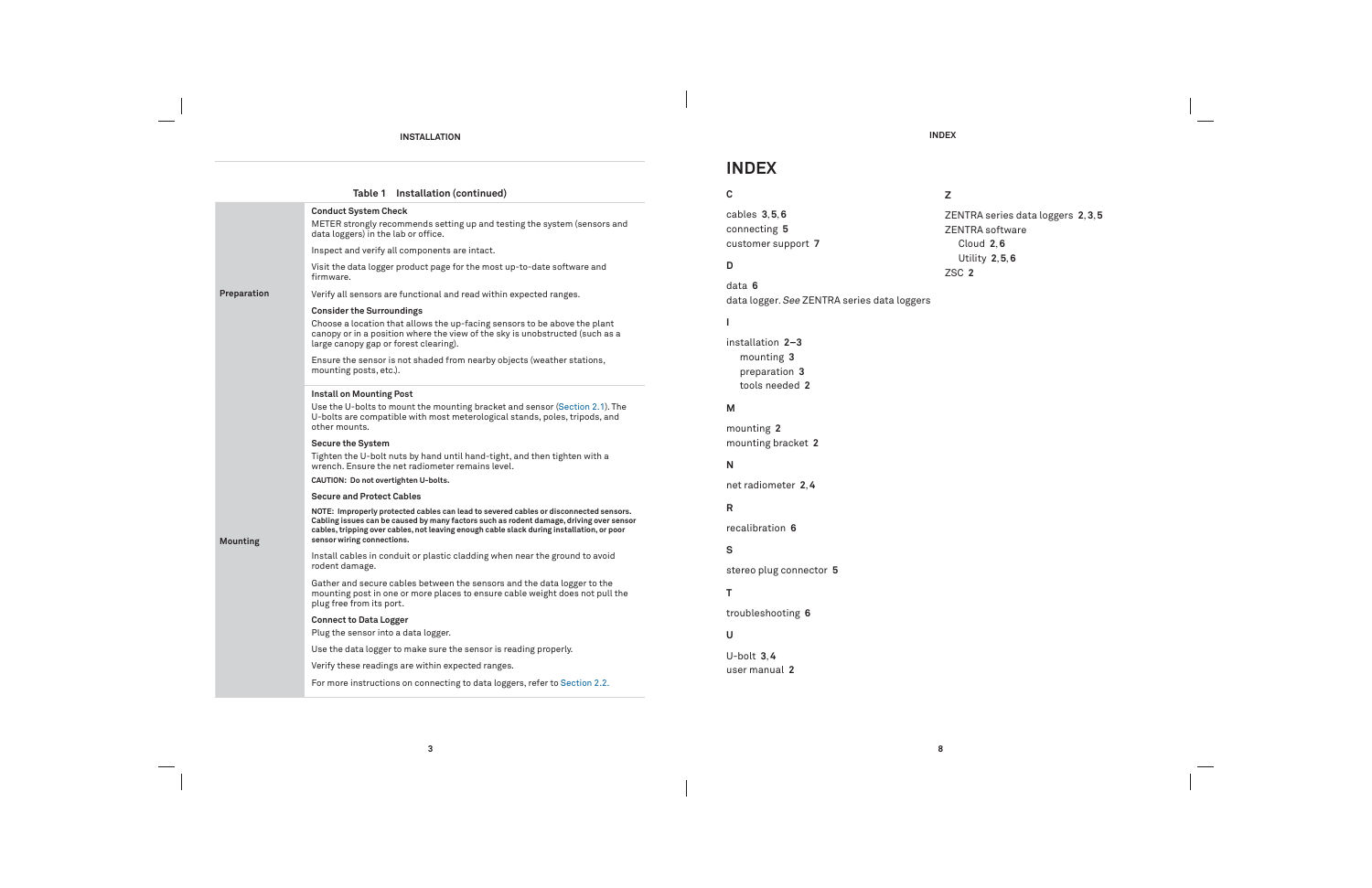### **CUSTOMER SUPPORT**

## **5. CUSTOMER SUPPORT**

### **NORTH AMERICA**

Customer support representatives are available for questions, problems, or feedback Monday through Friday, 7:00 am to 5:00 pm Pacific time.

| Email:        | support.environment@metergroup.com |
|---------------|------------------------------------|
|               | sales.environment@metergroup.com   |
| <b>Phone:</b> | +1.509.332.5600                    |

**Fax:**+1.509.332.5158

**Website:** metergroup.com

#### **EUROPE**

Customer support representatives are available for questions, problems, or feedback Monday through Friday, 8:00 to 17:00 Central European time.

| Email: | support.europe@metergroup.com<br>sales.europe@metergroup.com |
|--------|--------------------------------------------------------------|
| Phone: | +49 89 12 66 52 0                                            |
| Fax:   | +49 89 12 66 52 20                                           |
|        | Website: metergroup.de                                       |
|        |                                                              |

If contacting METER by email, please include the following information:

| Name    | Email address              |
|---------|----------------------------|
| Address | Instrument serial number   |
| Phone   | Description of the problem |

**NOTE: For products purchased through a distributor, please contact the distributor directly for assistance.**

**4**

**USING APOGEE NET RADIOMETERS WITH ZENTRA SYSTEM**

### **2.1 SET UP MOUNTING ASSEMBLY**

Apogee net radiometers must be level to accurately measure the four components of net radiation. Each net radiometer purchased from METER comes with an AM-500 Net Radiometer Mounting Bracket. The AM-500 can be mounted to either a horizontal or vertical post depending on which set of U-bolt holes are used. However, mounting to a horizontal arm that extends away from the main mounting mast is highly recommended.

- 1. Align the cable M8 connector pins with the sensor M8 connector holes and seat connectors fully.
- 2. Tighten the cable screw until hand-tight. M8 connectors are easy to overtighten. Do not use pliers or other tools to tighten this connector.
- 3. Attach the mounting bracket either to a horizontal arm (Figure 2) or vertical post using the included U-bolts.





**Figure 1 Apogee Net Radiometer sensor installed on mast or pipe**

4. If installation is in the Northern Hemisphere, ensure the sensor is oriented to the South of the main mounting mast.

If installation is in the Southern Hemisphere, ensure the sensor is oriented to the North of the main mounting mast.

- 5. Thread the mounting rod into the body of the net radiometer.
- 6. Clamp the mounting rod into the AM-500 mounting bracket using the integrated Philips screws.
- 7. Use the Philips screws on the mounting bracket to level the sensor according to the bubble level on the top of the sensor.